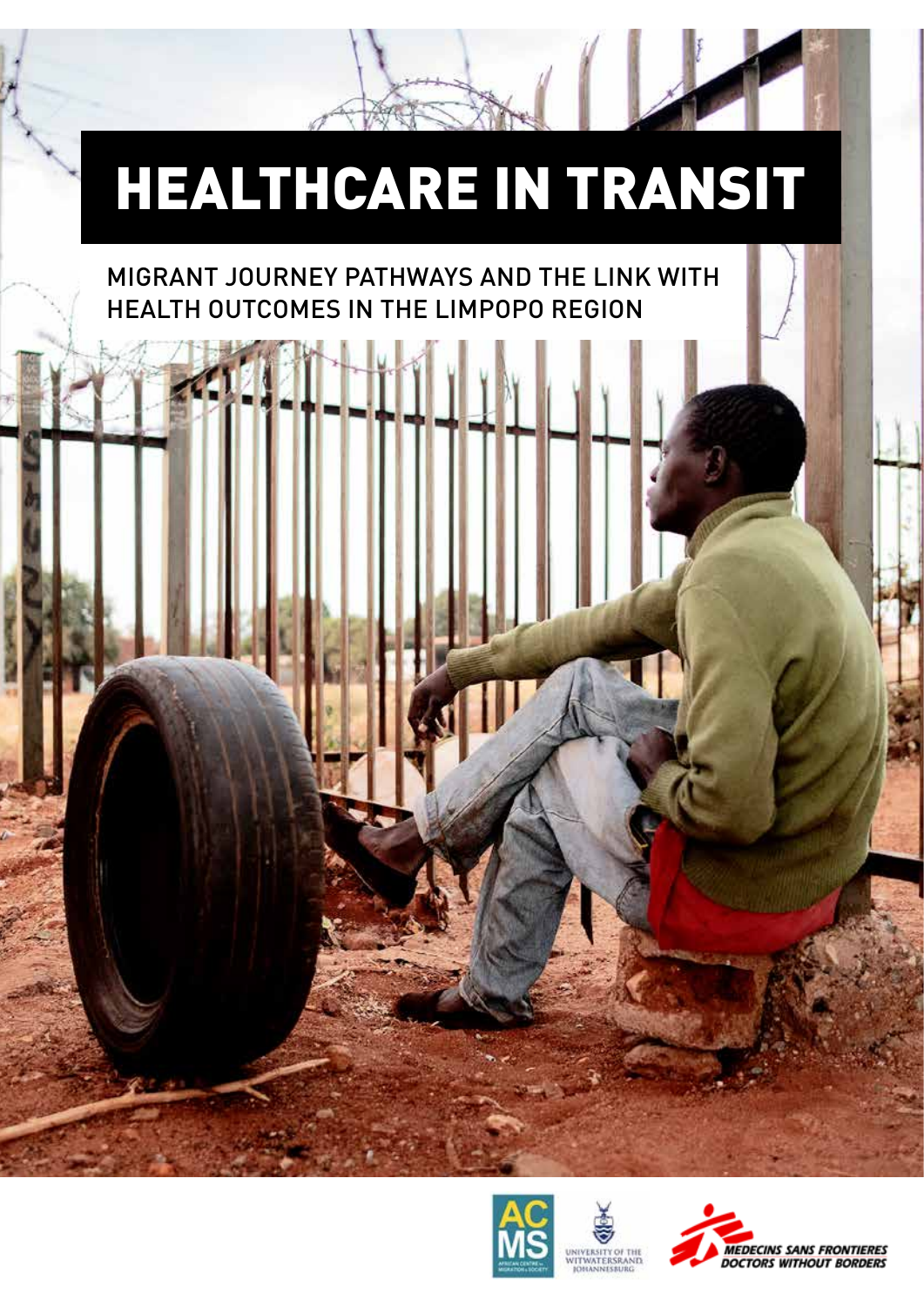## **CONTENTS**

| 1. INTRODUCTION                 |   |  |  |  |
|---------------------------------|---|--|--|--|
| 2. METHODOLOGY                  |   |  |  |  |
| 3. FINDING                      |   |  |  |  |
| + Finding Overview              |   |  |  |  |
|                                 | 3 |  |  |  |
| + Site Specific Findings        |   |  |  |  |
| 4. RECOMMENDATIONS              |   |  |  |  |
| + Site specific recommendations |   |  |  |  |

**1**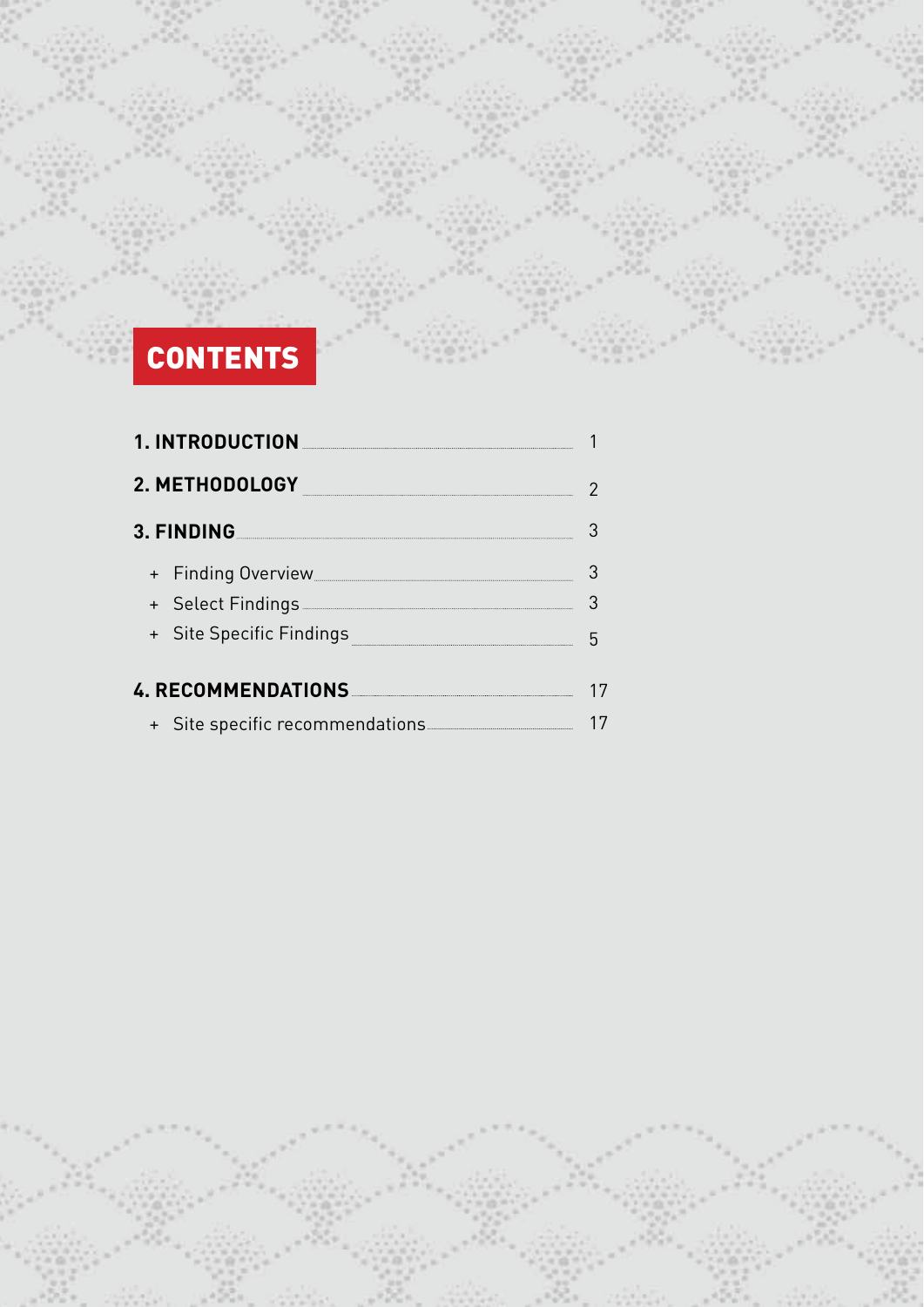### 1. INTRODUCTION

Since 2000, Doctors Without Borders (MSF) has been a key health care provider to displaced populations in the Limpopo Region, especially in the vicinity of the Beitbridge border post between South Africa and Zimbabwe. A comprehensive and contemporary view of migrants' medical needs was lacking, however, and in 2019 a survey - The Limpopo Mobility Survey - was designed by the Brazil Medical Unit (BRAMU) of MSF, with the objective of providing reliable evidence on migrant journey pathways and how these journeys link with migrant health outcomes.

Specifically, the study team sought to highlight the gaps in medical care received by migrants, and to trace these to systemic exclusions on bureaucratic or other grounds.

Beginning in late 2019, MSF in partnership with the African Centre for Migration & Society (ACMS), University of the Witwatersrand (Wits) surveyed 1,375 people in Beitbridge (Zimbabwe) and Musina (South Africa), documenting the health challenges they faced.

The research focused on migrant populations located in five locations, namely

- + Zimbabwean deportees coming through Beitbridge Reception and Support Centre;
- + Migrants and asylum seekers of several nationalities staying in the border town of Musina;
- + Malawians using Beitbridge as a waiting area, specifically a shelter known as Magogo's House;
- + Cross-border population living in rural Beitbridge;
- Different groups heading to South Africa via Beitbridge crossing points.



*Map of survey locations in the Limpopo region*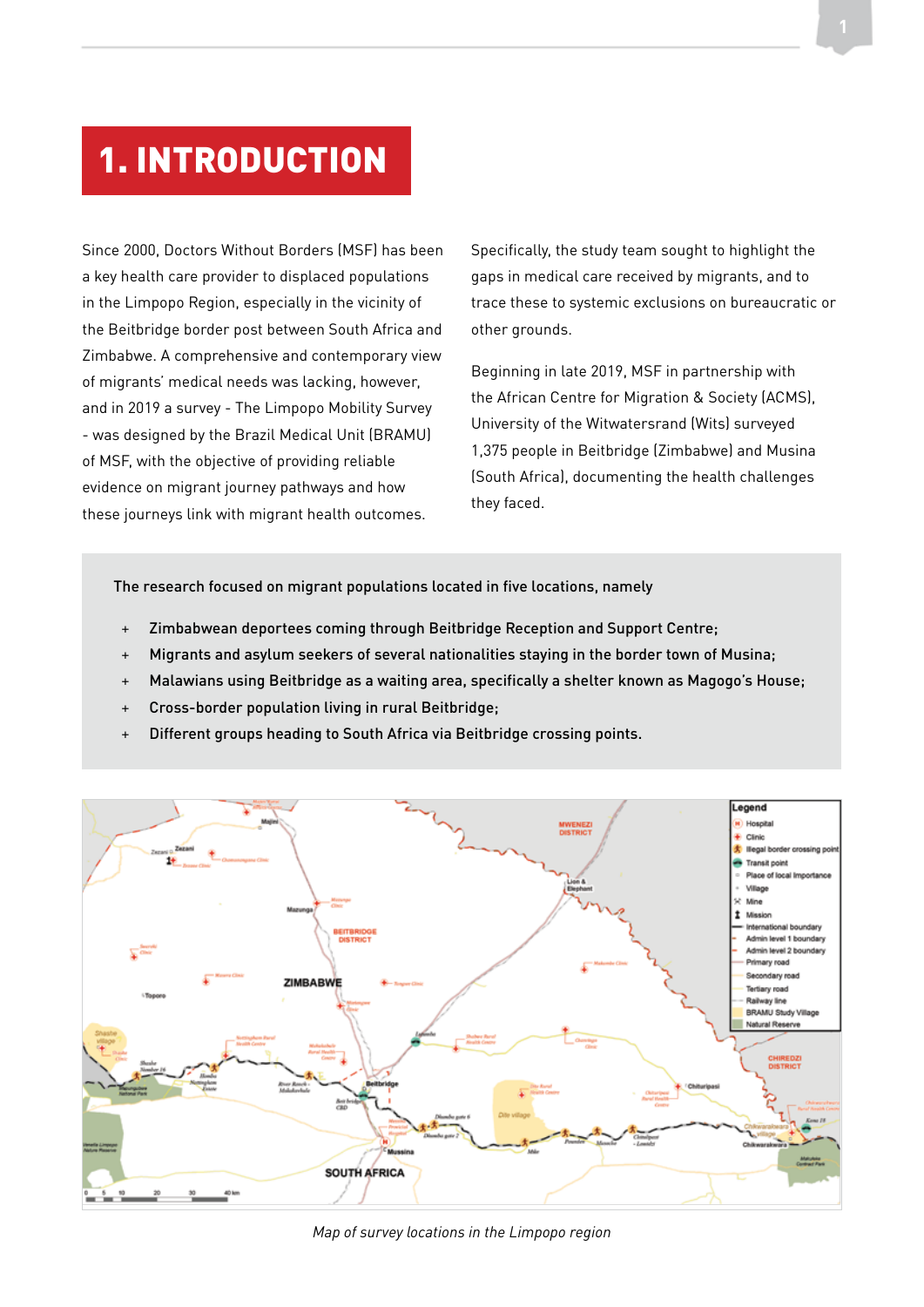#### 2. METHODOLOGY

In order to understand the interrelationships between migrants' health and their living conditions before, during and after the journey, MSF designed a data collection technique based on the Life History Calendar methodology (LHC) – the socalled Migration History Tool. It aimed to generate a thorough descriptive analysis of five key populations that had the Limpopo region as origin, transit and destination site. The software was designed with MSF funding. For matters deemed too sensitive, like sexually transmitted infections or sexual violence, audio questions were recorded so that migrants could answer without the assistance of the interviewer, thus avoiding disclosure and social desirability biases. The questionnaires have been previously translated

to five languages: English, Venda, Shona, Ndebele and Swahili and the interviews were conducted in the language the respondent felt more comfortable with. Survey inclusion criteria included being 18 years or older; being an accompanied minor, between 15 and 17 years old; being fluent in one of the aforementioned languages; and not showing signs of cognitive impairment or drug abuse at the moment of the interview. Research ethics clearance was obtained from the Wits University Ethics Committee (non-medical), the Zimbabwean Medical Research Council and the MSF Ethics Review Board. Informed consent was obtained prior to starting the survey and participants had the opportunity to consult a MSF psychologist should they wish to.

#### **Note on issues:**

An important limitation of the study is that, due to language and cultural barriers, we have not been able to reach Somalis, Eritreans and Ethiopians – important subgroups that have Musina as transit point.

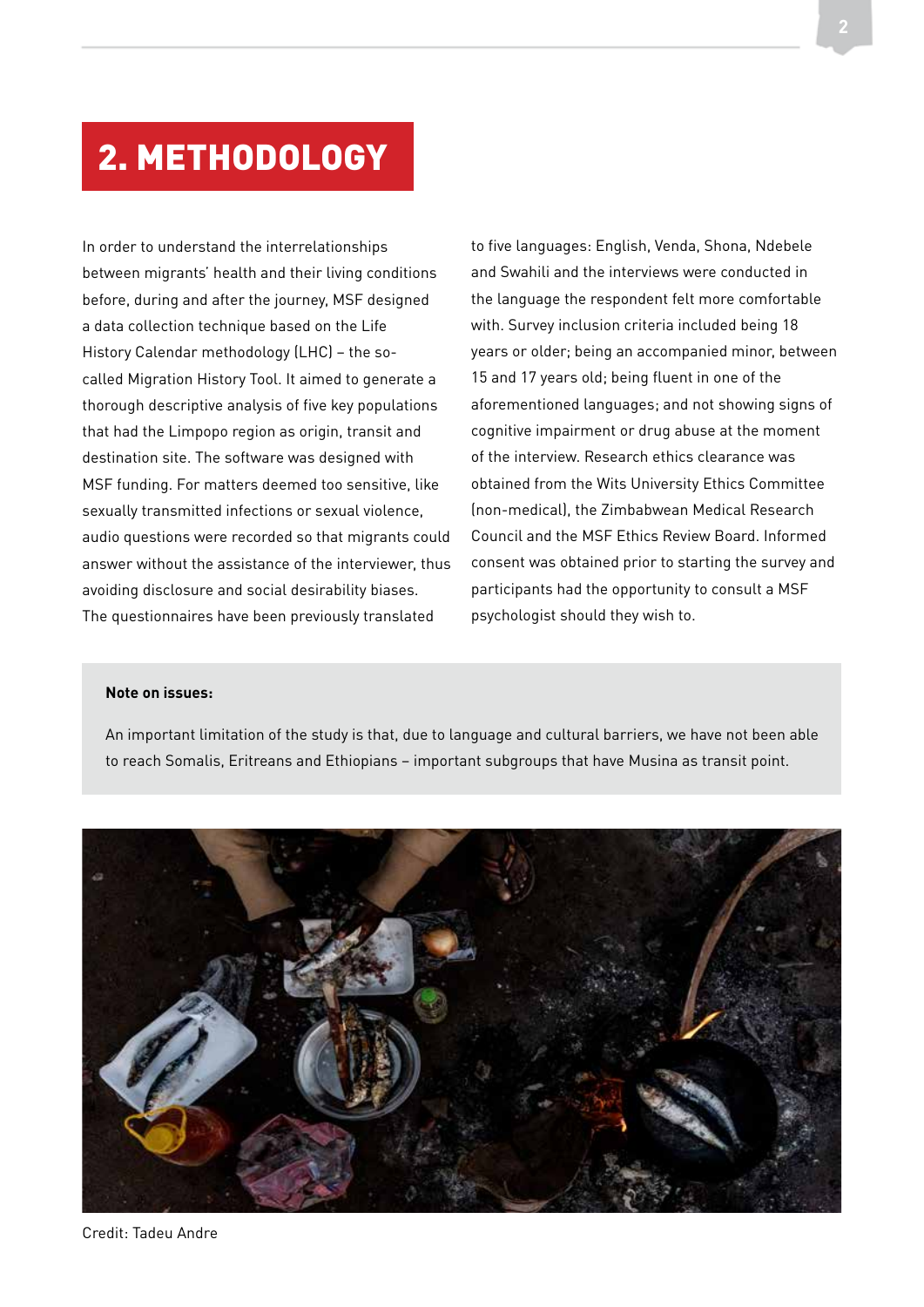### 3. FINDINGS OVERVIEW

The full survey report presents many important insights, but perhaps the most urgent finding to address is the fact that the significant waiting periods for asylum-seeker application outcomes in South Africa often exacerbate health challenges that migrants experience. While the report does not point to an acute health crisis at the border, it gives dimension to the negative impacts of current immigration processes, which often require migrants and asylum-seekers to travel from the rest of the country to Musina (as their office of first application) in order to renew their permits. Many of those whose papers expire before they are able to renew them must endure inhumane and often illegal conditions of arrest and detention prior to deportation, heightening the risks of contagion during the COVID-19 pandemic.

#### SELECT FINDINGS

#### *Musina*

The most urgent health needs are found in the border town of Musina. For all migrants, Musina is not merely a transit point but a place where displaced populations are getting trapped for lengthy periods of time, 9 months on average, with access to healthcare being a serious challenge for most. Our results show that Central Africans are particularly hampered from accessing medical care, primarily due to language barriers, and Burundian migrants and asylum seekers in particular reported poor mental health indicators. Sexual violence in Musina, particularly among male migrants, is at concerning levels.

#### *Beitbridge*

At the Reception Centre (in Zimbabwe), thanks to an extensive analysis of people's detention pathways, we have been able to show the average time deportees have spent in each type of detention facility in South Africa, be it Lindela Repatriation Centre in Krugersdorp, police stations or prisons. Our data has revealed that police stations, where migrants usually stay for protracted periods, feature the worst general living conditions and poorest access to health.

An estimated 36% of single female Malawian migrants residing at Magogo's House in Beitbridge had gone through an episode of sexual violence very recently. The survey is suggestive of a connection between the area's known smuggling and human trafficking activities and the sexual and reproductive health needs of respondents, as well as the concerning levels of sexual abuse that were identified.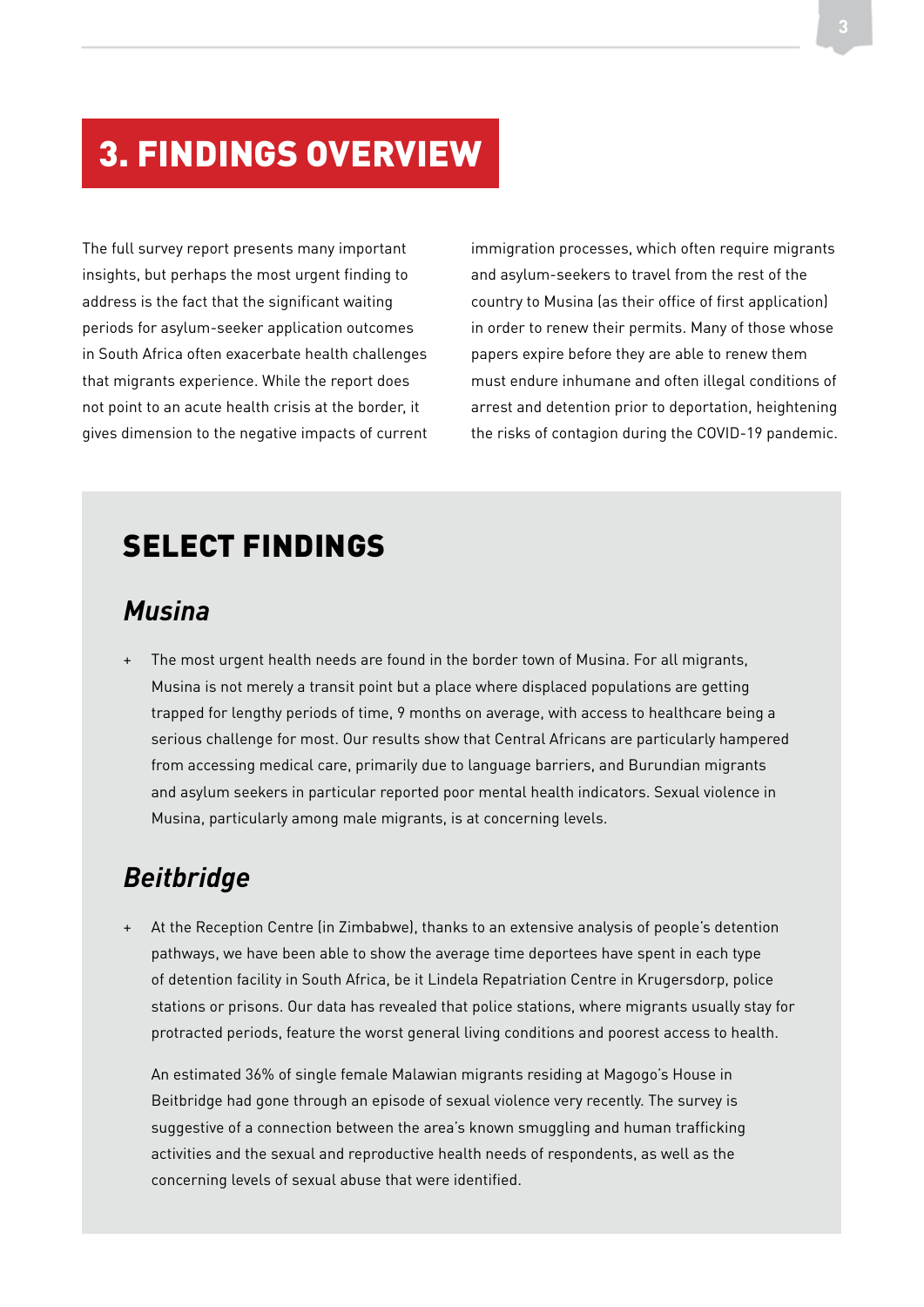#### *Cross border communities*

+ Almost half (43.36%) of the households we analysed received some sort of financial support from migrants residing abroad. Residences that had children left behind were much more likely than others to receive this kind of aid, and the children of these households were not necessarily more vulnerable in terms of access to health care or food insecurity.

| <b>Musina</b>                                                                                                                           | <b>Crossing Points</b>                                                    | Magogo's                                                                  | <b>Villages</b>                                                           | <b>Reception Centre</b>                                                   |
|-----------------------------------------------------------------------------------------------------------------------------------------|---------------------------------------------------------------------------|---------------------------------------------------------------------------|---------------------------------------------------------------------------|---------------------------------------------------------------------------|
| Low diagnosis and<br>treatment of Chronic<br><b>Diseases</b>                                                                            |                                                                           |                                                                           |                                                                           |                                                                           |
| Higher percentage of<br>people with unspecified<br>signs and symptoms                                                                   | Higher percentage<br>of people with<br>unspecified signs<br>and symptoms  |                                                                           |                                                                           |                                                                           |
| Higher percentage of<br>people with Signs of STIs                                                                                       |                                                                           | Higher percentage<br>of people with Signs<br>of STIs, especially<br>women |                                                                           |                                                                           |
| Low knowledge of HIV                                                                                                                    |                                                                           | Misconceptions<br>about HIV                                               |                                                                           |                                                                           |
| Low HIV testing                                                                                                                         |                                                                           |                                                                           |                                                                           |                                                                           |
|                                                                                                                                         |                                                                           |                                                                           | <b>Highest HIV</b><br>Prevalence among<br>men                             | <b>Highest HIV</b><br>Prevalence among<br>women                           |
| Low family planning<br>uptake                                                                                                           |                                                                           |                                                                           |                                                                           |                                                                           |
| Low use of mid/long<br>term contraceptive<br>methods                                                                                    |                                                                           | Low use of mid/long<br>term contraceptive<br>methods                      | High use of<br>traditional<br>methods                                     |                                                                           |
| High rates of sexual<br>violence (especially men)                                                                                       | High rates of sexual<br>violence (men and<br>womenl                       | High rates of sexual<br>violence (especially<br>women, but also<br>men)   |                                                                           | High rates of sexual<br>violence (men and<br>womenl                       |
| High rates of harmful<br>consumption of Alcohol<br>(Zimbabwean men)                                                                     | High rates<br>of harmful<br>consumption<br>of Alcohol<br>(Zimbabwean men) |                                                                           | High rates<br>of harmful<br>consumption<br>of Alcohol<br>(Zimbabwean men) | High rates<br>of harmful<br>consumption of<br>Alcohol<br>(Zimbabwean men) |
| High rates of Depression<br>and Suicide Ideation<br>among Central African<br>men; low sense of<br>social support for all<br>populations |                                                                           |                                                                           |                                                                           | High rates of anxiety<br>and depression<br>among women                    |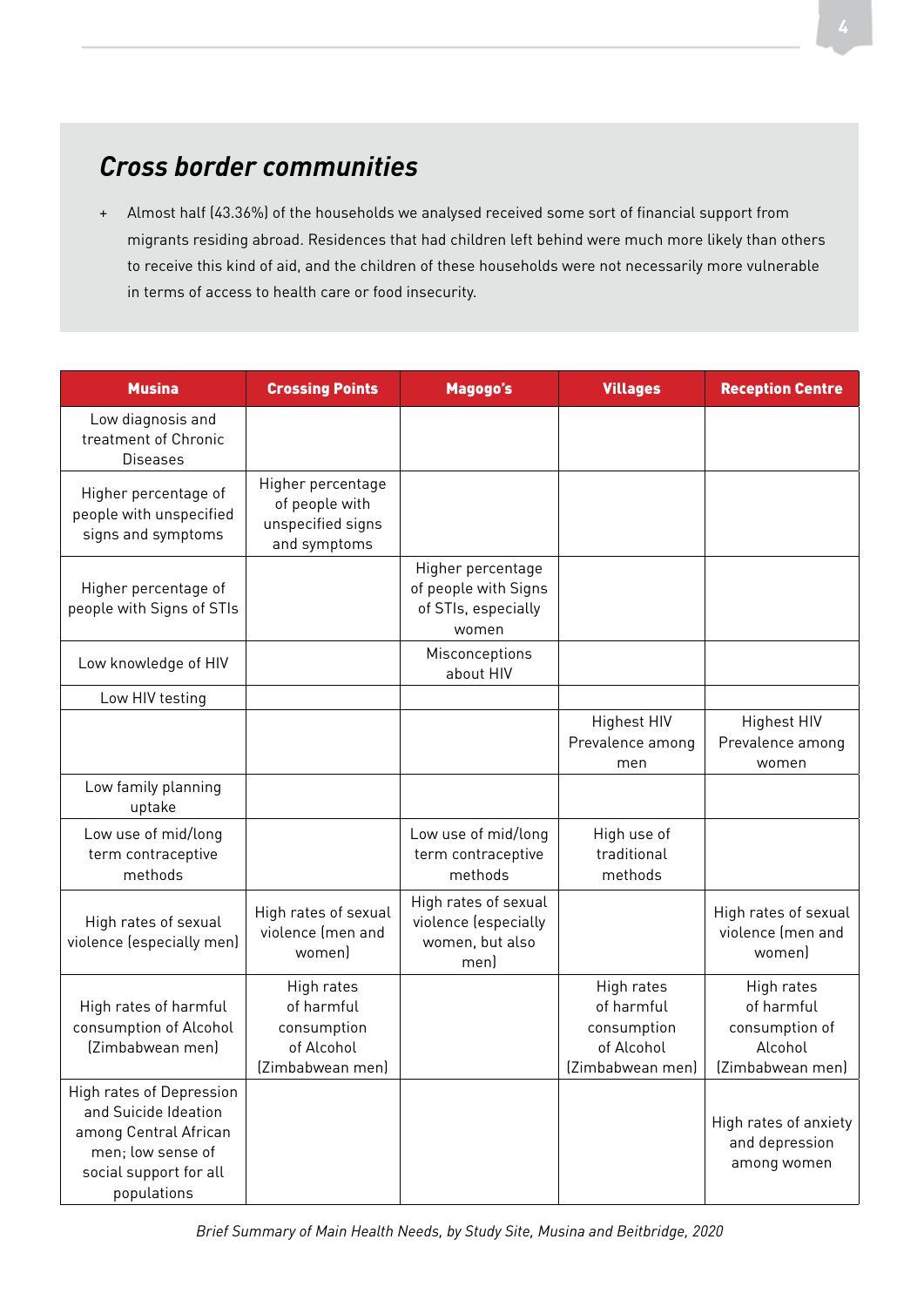#### SITE SPECIFIC FINDINGS

#### *Musina*

In Musina, the South African town closest to the Beitbridge border crossing with Zimbabwe, migrants are living for extended periods - 9 months, on average. This is longer than what would be common for a transit point, reinforcing the notion that migrants and asylum seekers are becoming trapped in the city for increased periods of time. Conversely, the infrastructure of support to mobile populations in Musina, including shelters and health facilities, are

not coherent with the extended periods of time they remain in the site.

Zimbabweans, and especially Zimbabwean women, stay for longer periods in the city - 16 months on average, compared with 9 months for Burundians and 6 months for Congolese. Awaiting documentation is the main reason given.

*"It is taking longer and longer for Asylum Seeker Permits to be processed, especially for central africans, and as a result individuals are staying longer in shelters, and we have the problem of overcrowding"*

*Social worker, Musina*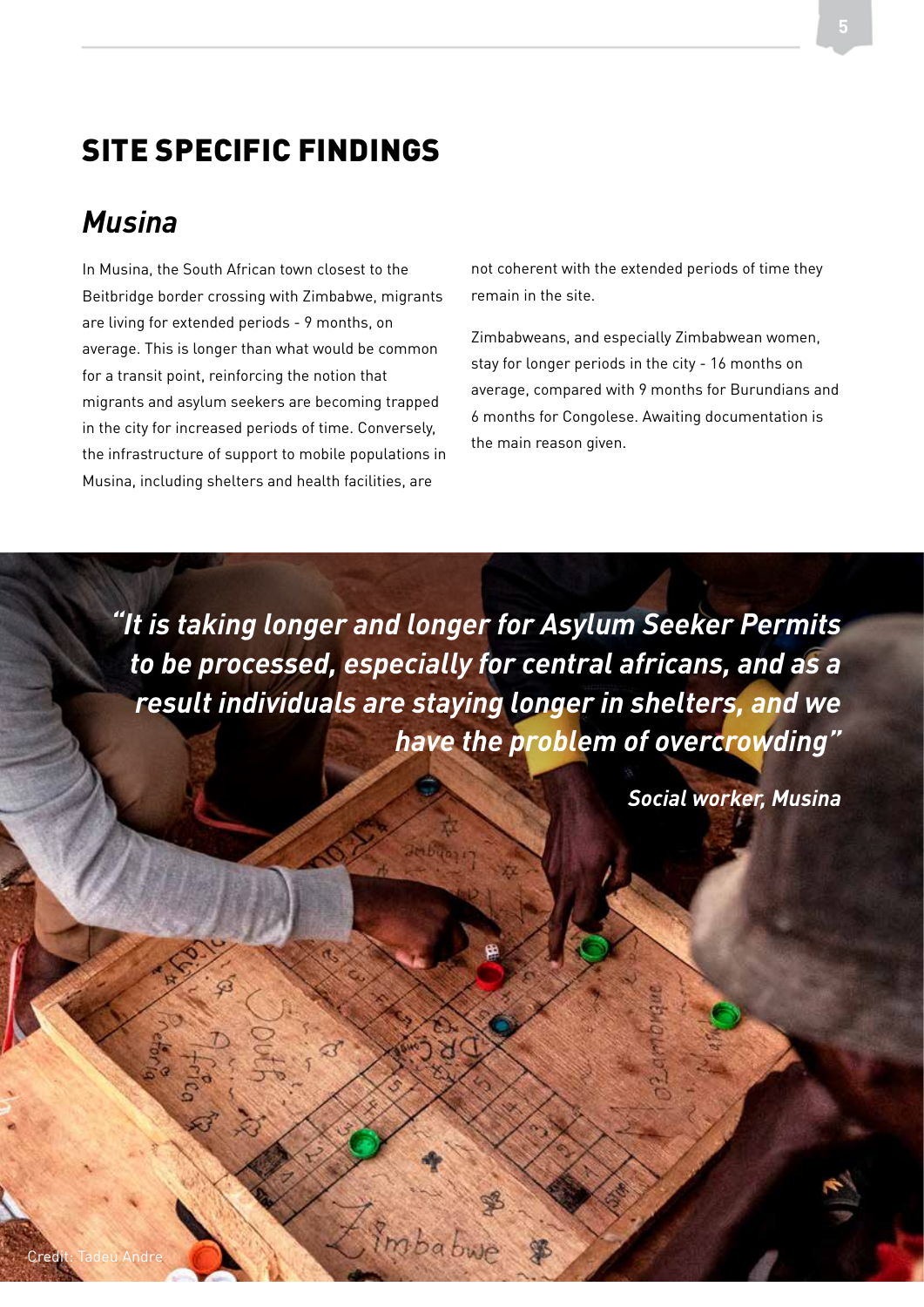



*Average Number of Days in Musina, by Reason to be in the City, Musina, 2020*

28.25% of our respondents had experience a health issue in Musina, but 61.29% did not report for care, with language barriers the likely reason for this. Health seeking behaviour seems to be highly dependent on nationality, with Zimbabweans much more likely to access healthcare than their Central African counterparts.



*Health Seeking Behaviour following a Health Problem, by Nationality, Musina 2020*

When asked why they did look for specialized assistance, responses differed significantly. Burundians and Congolese reported being particularly affected by discrimination, xenophobia and language barriers. The same pattern was

observed when we asked respondents about health seeking behaviour in South Africa, not Musina specifically. For Zimbabweans, risk of deportation was a bigger barrier to care.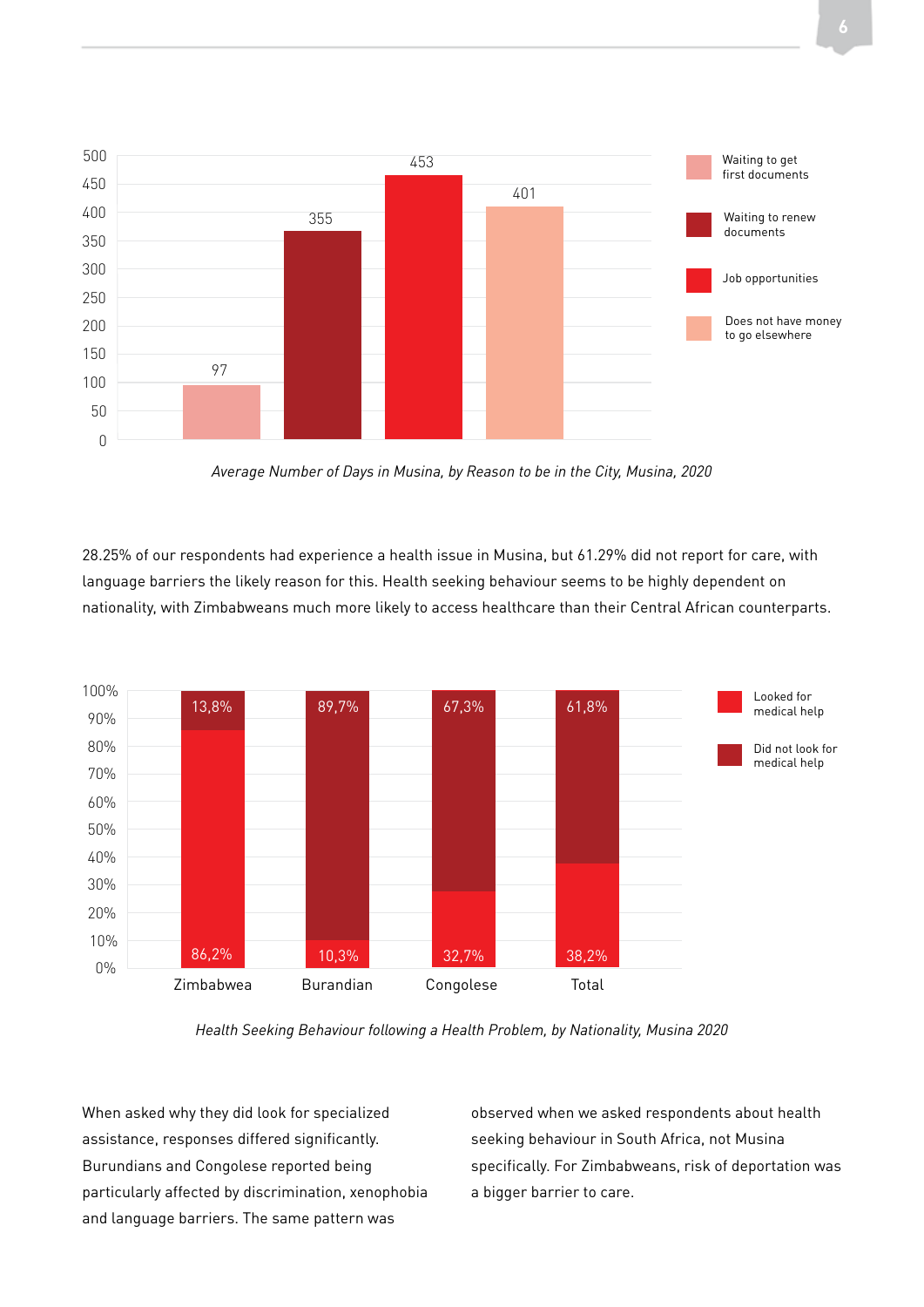*"I didn't choose this country, but I'm now in Musina in South Africa and I can't go anywhere. Sometimes it's cold. And, you know, I can't permit or allow myself to see my brother sleep outside and get sick, so I invite them into this shelter, even though conditions are not good."* 

*Lulila Musimbo, DRC*

**7**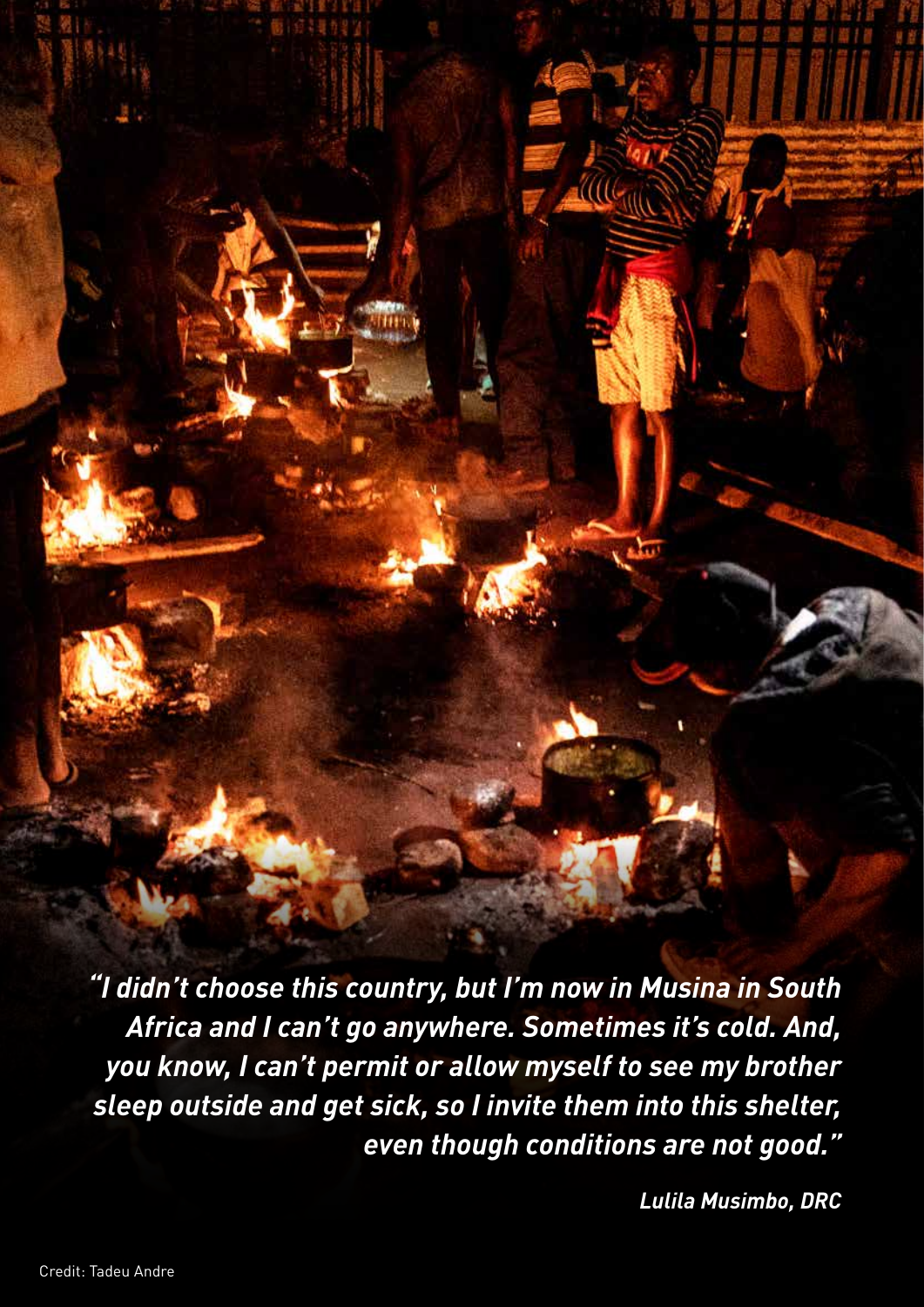In total, 21.4% of our sample reported having recently experienced a form of physical abuse. Notably, more men than women reported an experience of sexual violence. Those staying in a men's shelter in Musina were most affected - 30% of men living at the shelter for 1 year or longer said they had suffered sexual violence in the last year. Following an incident of sexual violence, most (75.3%) did not seek medical help. No women who suffered sexual violence reported for healthcare. The data reveals that not only are migrants highly exposed to sexual violence, but also that access to health following assault is extremely troublesome.

In regard to mental health, Burundian migrants and asylum seekers reported particularly poor mental health indicators, with 9.5% displaying moderate to severe depression scores. This group was more likely to have lived in transit countries; to have fled from armed violence; and to be experiencing poor living conditions in Musina, including physical assault; and to face discrimination when accessing health care.

23.74% of all migrants surveyed reported having suicidal or self-hurting thoughts on at least some days. The percentage rises to 37.66% among Burundian respondents.



Credit: Luca Sola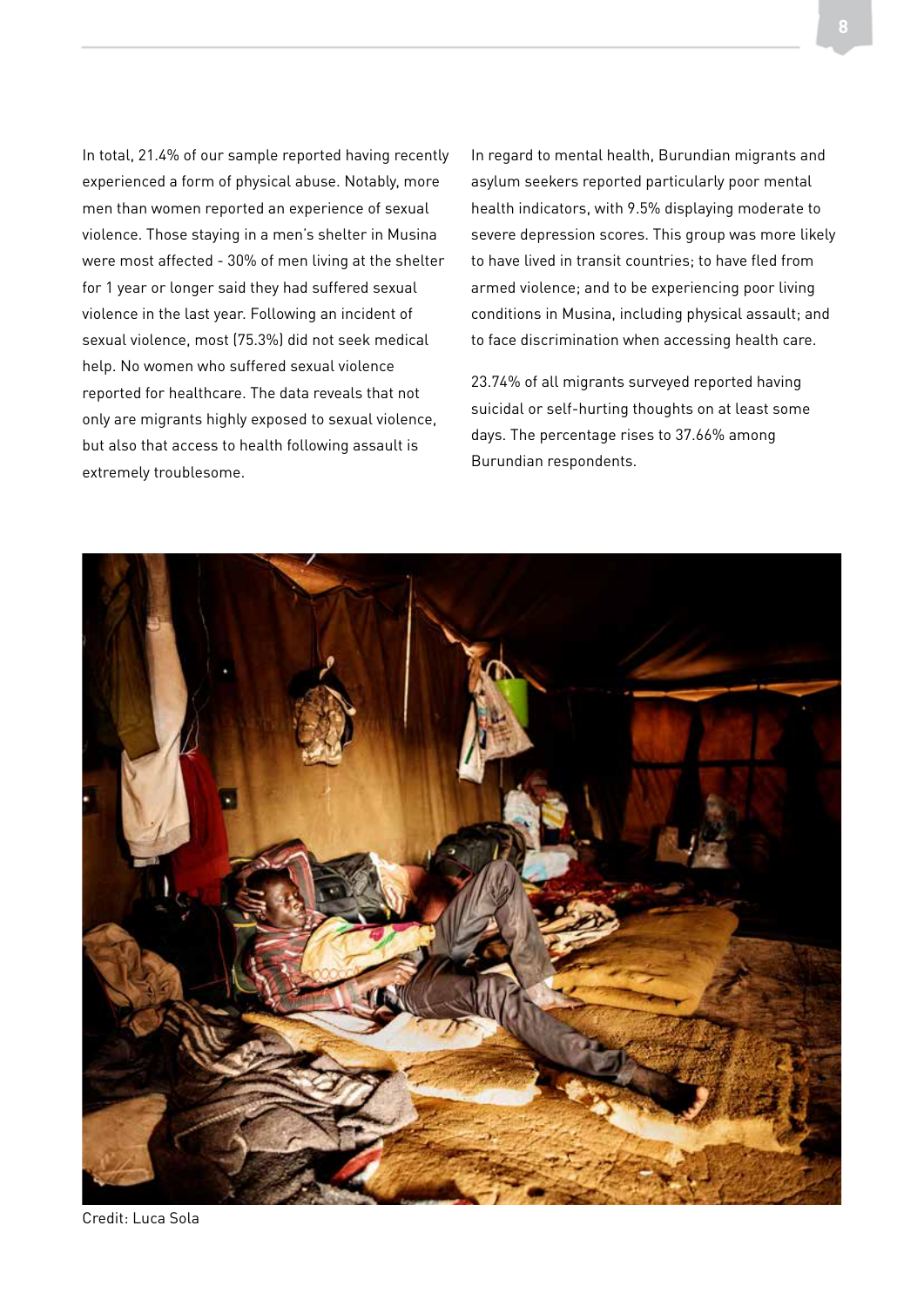#### *Reception Centre*

Beitbridge is the town where Zimbabweans migrants deported from South Africa are handed over to Zimbabwe immigration authorities after being detained in prison in South Africa, and in order to offer comprehensive humanitarian assistance to this group The Beitbridge Reception and Support Centre was established in 2006 by the International Organization for Migration. Since 2019 MSF has run a migrant health project in Beitbridge, and the organization has been operational in the town and surrounds since the early 2000s.

The survey confirmed health needs that are well documented, including a very high prevalence of HIV among women, but respondents also reported that access to healthcare was generally good, and in fact many respondents were clients of MSF. The interviews are perhaps most valuable for the picture they present of the migrant experience in South

Africa, particularly the experience of different forms of detention, and relative access to healthcare, with respondents having spent more than five years in South Africa on average.

47.1% of respondents said that accessing healthcare in South Africa was very easy, although some reported having to pay for healthcare, with a third of the interviewees who looked for medical care after being physically assaulted reporting that they had to pay in order to be treated, and the average price for the service was US\$78. The perception of difficulty in accessing medical assistance varied across cities. For instance, a greater number of people reported experiencing barriers to care in Pretoria and Johannesburg, where 25% and 16.6% of migrants respectively said that medical assistance was either difficult or almost impossible to get.



Credit: Luca Sola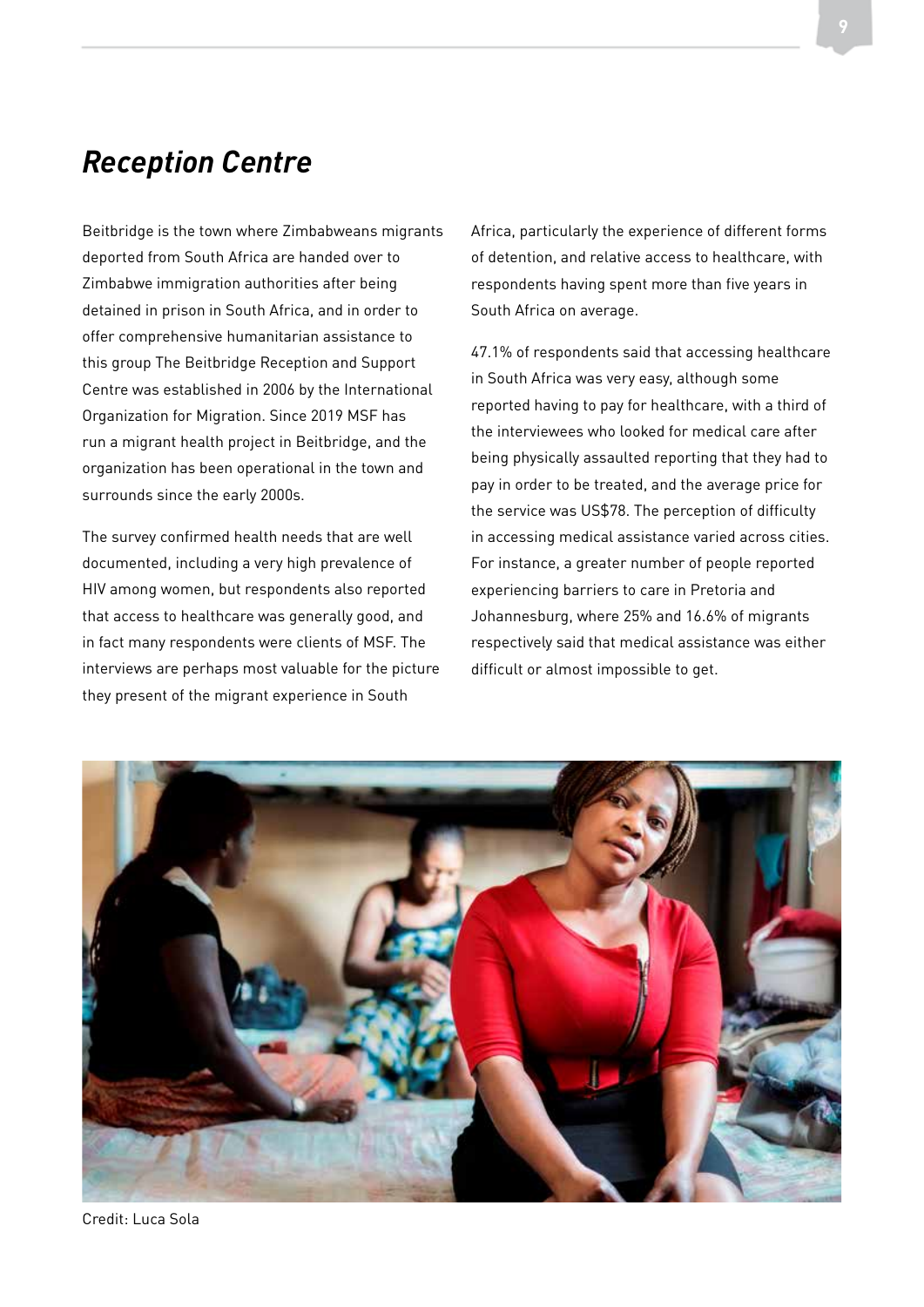#### *Detention*

There are three main facilities where international migrants in South Africa are sent to following arrest police stations, prisons and the Lindela Repatriation Centre. 22% of the interviewees said they were asked to bribe police officers, whereas 4.2% were not informed about the reasons of detention and less than half were offered legal aid. The results indicate serious violation of migrants' rights at the moment of arrest. Many were still subject to physical violence by police officers - 21.1% of the male interviewees, and 5.4% of female respondents.

Following detention, migrants go through a number of different facilities before being deported. Our respondents had been to 2.6 facilities on average, with some passing through 6 different institutions. In general, migrants had spent 136 days in detention, although 25% had spent more than three and a

half years incarcerated before being deported. The average number of days spent in each detention facility varies depending on the facility type, and whether the migrant went to prison or not.

Police stations are the institution where 51% of our respondents had been detained for longest time, followed by prison (44%), and Lindela (5%). Living conditions in police stations were reported as being poorer than in Lindela, or most prisons. In police stations, fewer than half of respondents had their own bed, and they were also considered the dirtiest of the three types of facilities. Sheshego and the Lephalale Police Stations were named as the worst facilities. When it comes to access to health, only 26% of the interviewees had been tested for HIV and 9.4%, for Tuberculosis, most in Lindela or prison. In police stations, the rates are much lower.

| <b>Medical Service</b><br><b>Availability</b> | <b>Medical Assistance</b><br><b>Available</b> | <b>No Medical Assistance</b><br><b>Available</b> | <b>Total</b> |
|-----------------------------------------------|-----------------------------------------------|--------------------------------------------------|--------------|
| <b>Type of Facility</b>                       |                                               | Percentage (%)                                   |              |
| Detention Centre                              | 100.00                                        | 0.00                                             | 100.00       |
| <b>Police Station</b>                         | 36.36                                         | 63.64                                            | 100.00       |
| Prisons                                       | 61.11                                         | 38.89                                            | 100.00       |
| Total (%)                                     | 54.84                                         | 45.16                                            | 100.00       |
| Total (N)                                     | 17                                            | 14                                               | 31           |

*Medical assistance available by Type of Facility*

Being a migrant was seen as an impediment to accessing medical care in the three types of facilities. The reason why most people did not look for medical care, or did not find an available service, was related to their migratory status.

Our findings show that irregular migrants end up de facto staying lengthy periods of time in detention facilities before being sent back to Zimbabwe. In the meantime, 50% cannot access medical services when needed.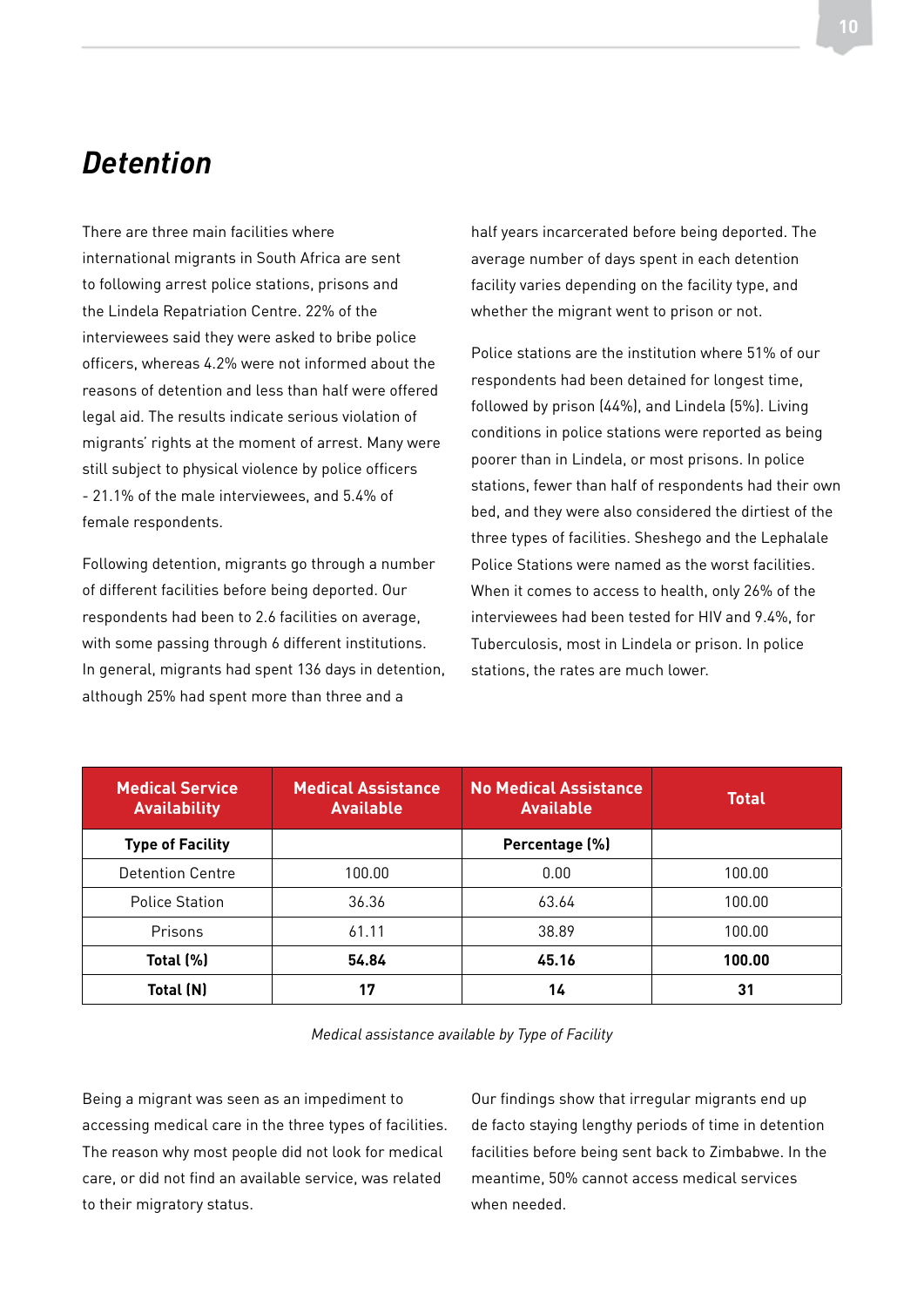*"We've noticed that there are a greater number of people that have psychological or psychiatric problems, serious problems, I think maybe because of the traumatic situations that they're coming from. Those who come from DRC and Burundi, they come very traumatised."* 

*Sister Francis Groban, social worker, Musina.*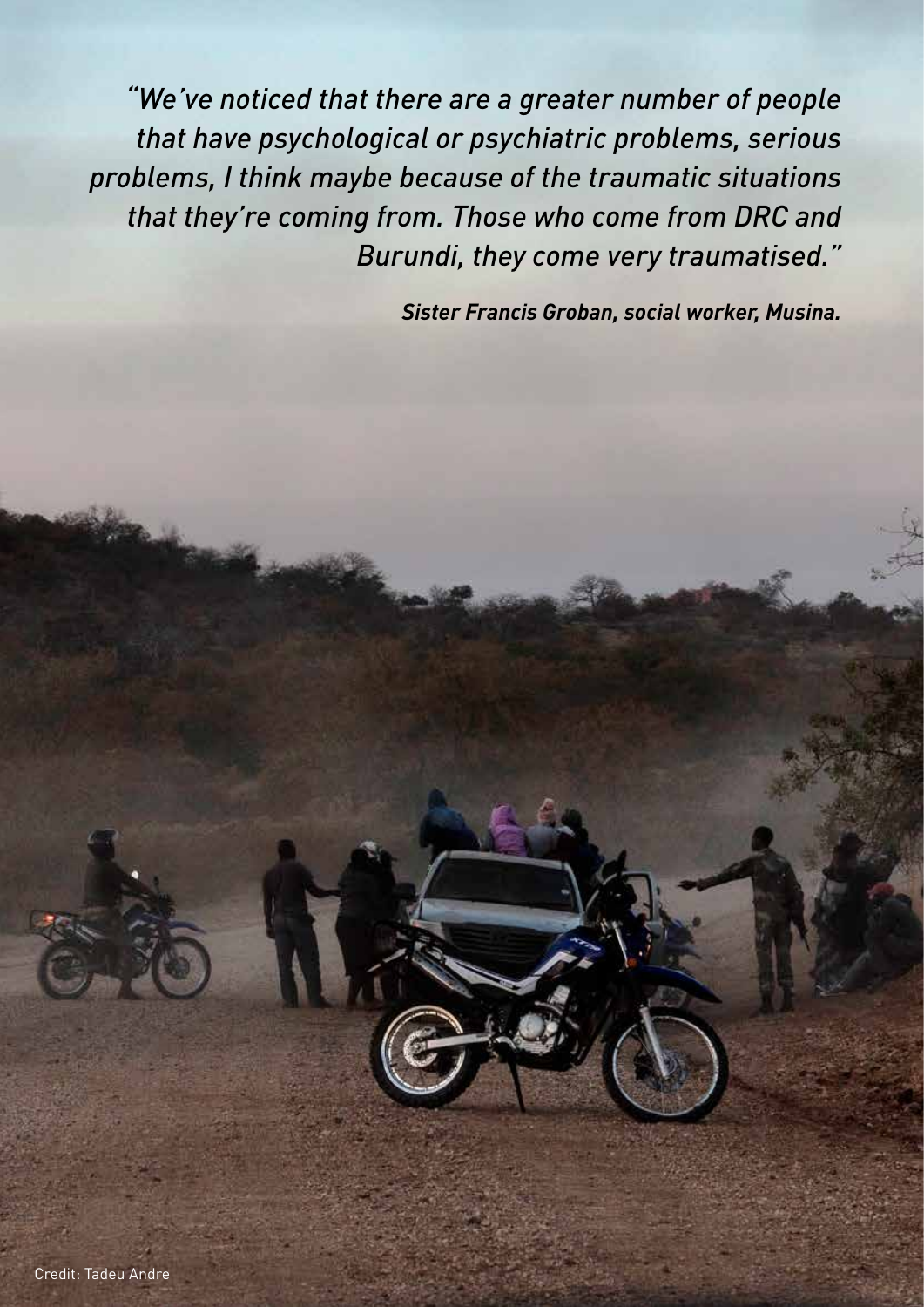We have also asked participants if they had access to condoms while detained, and how easy was it to access them upon request or by default. Although rates are low for all facilities analysed, our results show that Lindela is the place where the protective method was least accessible. The lack of access to condoms is Lindela is concerning, especially given the high rates of transactional and forced sex found in the facility. At the Repatriation Centre, 8.3% of interviewees reported they have had sex in exchange for money or other goods, and 16.7% admitted to have had sexual relationships against their will:

Good access to healthcare services was reported at the Reception Centre itself, but a higher ratio of

Estate of the World

women here than at any other site surveyed reported experiencing anxiety, depression and suicidal ideation at the Reception Center than for any other group studied. 21% of all female deportees interviewed displayed moderate or severe symptoms of anxiety disorder, and 7.1% of women reported having had self-hurting thoughts more than half of the days during the past weeks. The results could be correlated to higher HIV prevalence among women (22.64%, compared to the 12.8% average for the general adult population in the country) and to factors such as family separation following detention.

*Beitbridge Reception Centre*

*"Client came with acute psychosis secondary to harsh conditions experienced in detention in South Africa." Notes from deportee database,*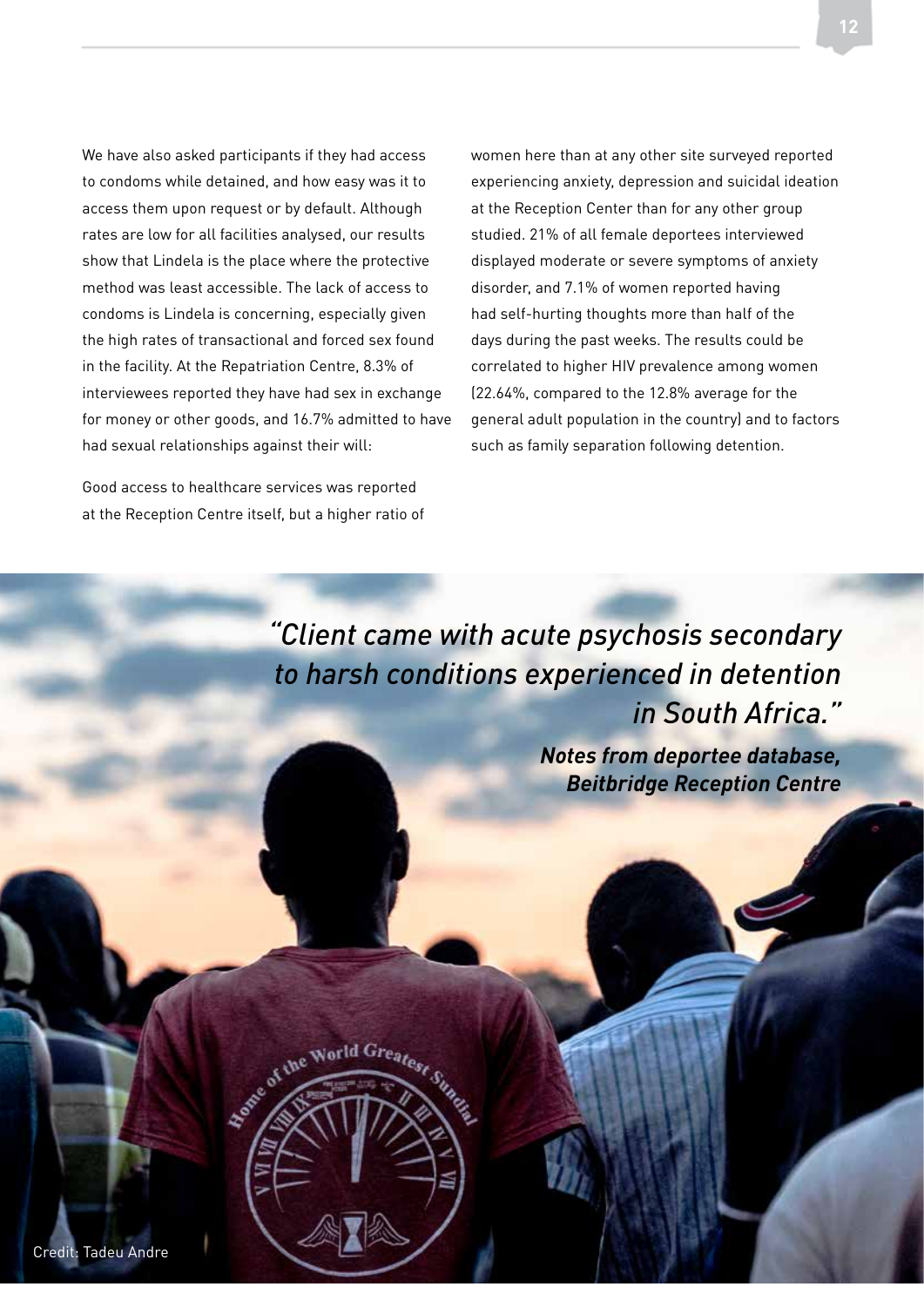#### *Magogo's House, Beitbridge*

Among the different nationalities passing through Beitbridge, Malawians follow a unique path, in which they wait a couple of days or even weeks before crossing to South Africa at the so-called 'Magogo's house', or surrounds. Magogo's house is an informal shelter run by a Malawian traditional leader. The site is used as a location of reunion of migrants and smugglers. There, people wait for others to send in resources that can be used to bribe authorities at the South African border. During the survey, 178 migrants were interviewed at Magogo's house, all Malawian nationals.

The percentage of people reporting any chronic condition or recent infectious illness at this site is very low, which could be the result of either real low incidence and prevalence rates of such diseases, or poor testing and diagnose. Of all conditions analysed, Malaria is the only one that stands out, with 37.6%

of Malawian migrants reporting to have had it since January 2019.

The percentage of respondents reporting genital ulcer at Magogo's place is the highest of all groups interviewed, as are the levels of sexual abuse. Marital status is related to sexual abuse, and female single migrants are particularly vulnerable: 35.7% had gone through an episode of sexual violence very recently.

Marital status correlated with sexual abuse, and female single migrants are particularly vulnerable: 35.7% had gone through an episode of sexual violence very recently. The survey is suggestive of a connection between the area's known smuggling and human trafficking activities and the sexual and reproductive health needs of respondents, as well as the concerning levels of sexual abuse that were identified.



*Percentage of People who Reported Discharge or Genital Ulcer, by Sex, Malawian Migrants, Magogo's House, Beitbridge, 2020*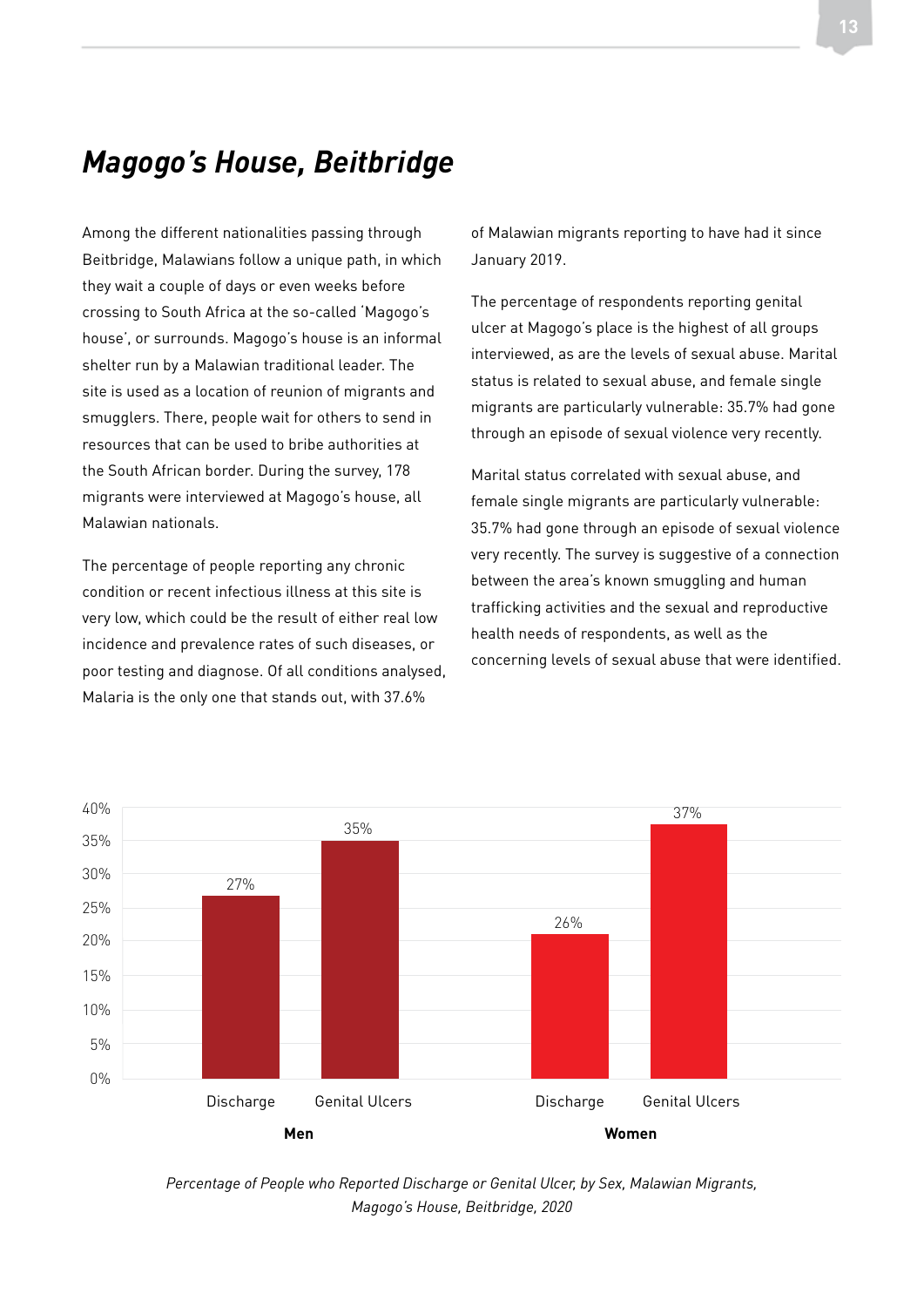

*Percentage of Respondents who have been Sexually Abused in the last year, by Type of Abuse and Sex, Malawian Migrants, Magogo's House, Beitbridge, 2020*

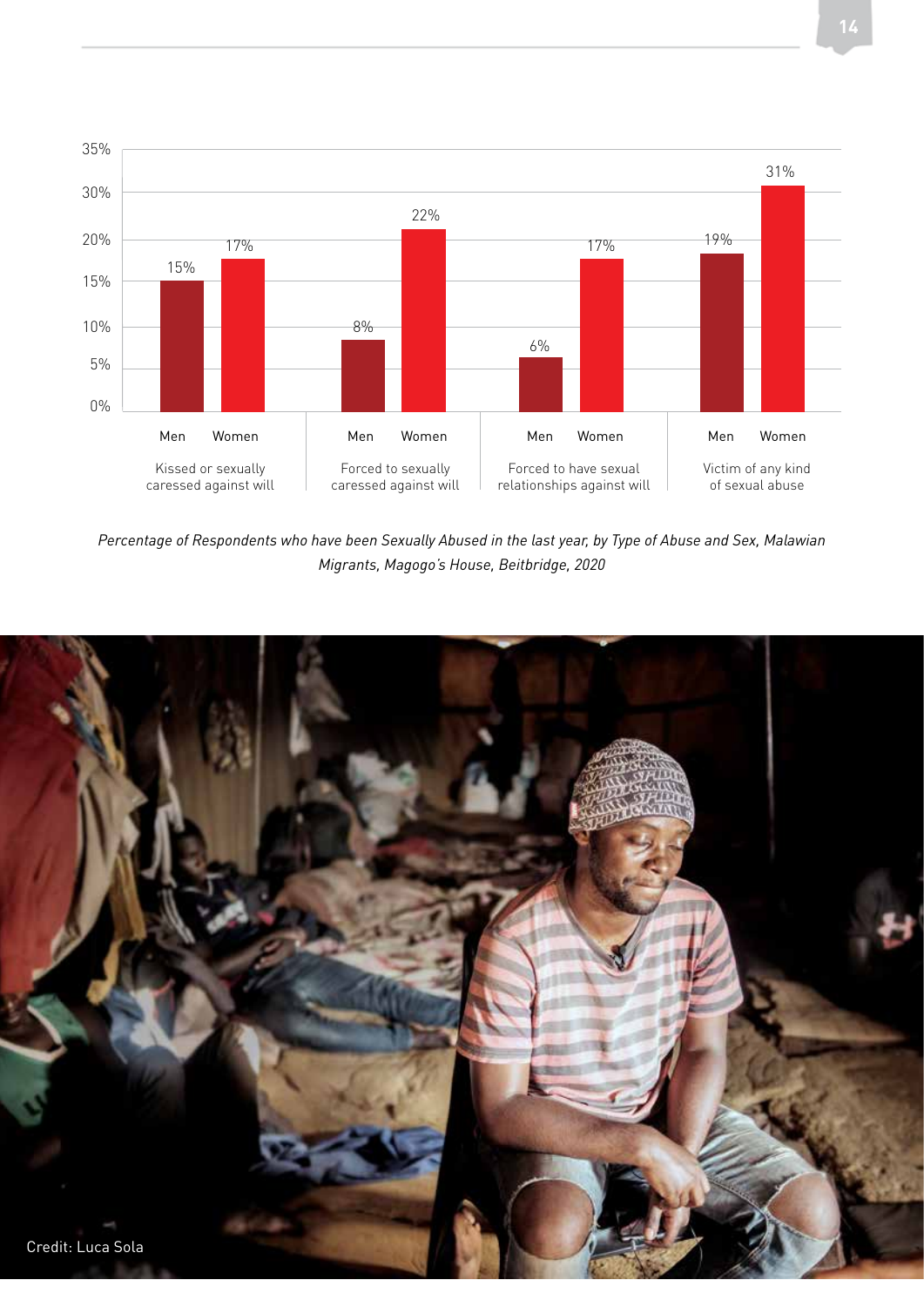#### *Cross border villages*

In order to understand not only the plight of migrants but of their families left behind, we ran the mobility survey in the so-called cross border villages along the Limpopo river, specifically the villages of Dite, Chikwarakwara and Shashe, and we also applied the same questionnaire to the cross-border population we interviewed at the crossing points, namely Pounden, Gate 2 and Mike. Even though the importance of international remittances on the wellbeing of families is widely recognized, migration scholars have been extensively debating the impact of transnational living arrangements on children left behind. In order to understand the impact of international migration on children living in the cross-border villages, we asked questions about all children (0-15) living in the households analyzed. Data comprised of information on vaccination, infectious diseases' signs and symptoms and access to health care. We also collected figures on parents' migratory status, as well as details about caretakers. One important limitation of our survey, however, was that we did not collect data on children's mental health,

as these would have to be self-reported through a specifically designed methodology.

We found a surprisingly high percentage of children with international migrant parents (mother, father or both) – almost 40.5% of the 274 children surveyed.

For most children with absent fathers, the mother is the one who takes up the main caregiving responsibilities. On the other hand, once the mother leaves or dies, the caretaker usually becomes a significantly older woman (16.2 years older than the average caretaker), who is most probably the grandmother. Children with international migrant mothers tend live in extended arrangements, i.e. those with other relatives besides of siblings and parents, whereas children with international migrant fathers are more likely to reside in extended or single parented households.

Guided by the international literature on the matter, one of our questions was: "does the migration or absence of the mother – and the consequent



Credit: Tadeu Andre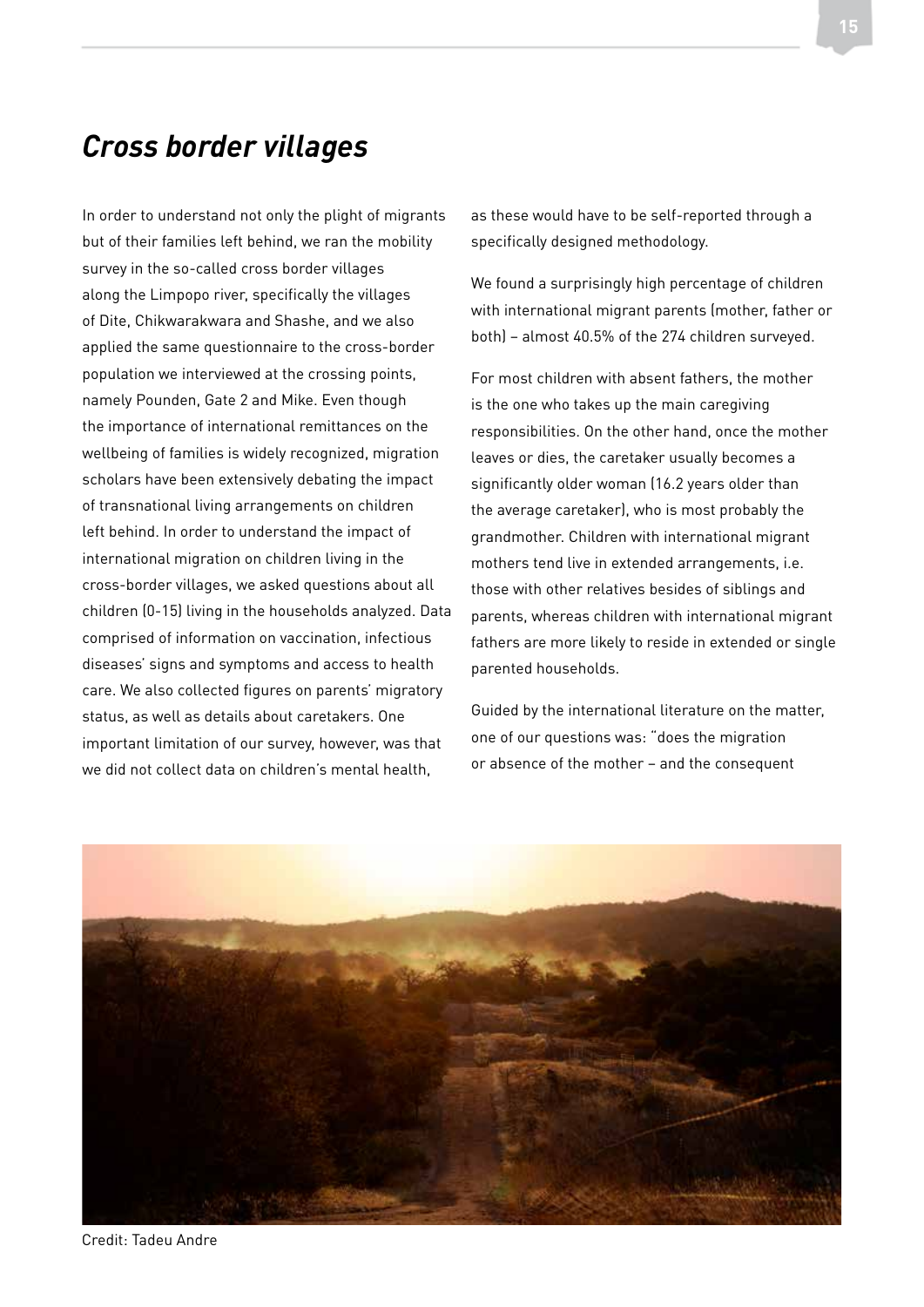transference of caregiving roles to an older person – have a negative impact on children's health"? We do not have all the necessary elements to answer this question unequivocally, but our results suggest that having a migrant or absent mother does not diminish

the prospects for 0-5-year-old child to be vaccinated, or increase the risk of infectious diseases in 0-15 year, or indeed limit the access that these children have to medical care.

| <b>Migrant has Left Children Behind</b> |        | <b>Migrant Sends Remittances</b> |  |  |
|-----------------------------------------|--------|----------------------------------|--|--|
| Percentage (%)                          |        |                                  |  |  |
| Yes                                     | 41.10  | 63.64                            |  |  |
| No                                      | 58.90  | 36.36                            |  |  |
| Total (%)                               | 100.00 | 100.00                           |  |  |
| Total (N)                               | 200    | 200                              |  |  |

*International Migrant, by Children Left Behind and Remittances, Cross-Border Population, Rural Beitbridge, 2020*

In total, almost half (43.36%) of the households we analysed received some sort of financial support from migrants residing abroad. Interestingly, residences that had children left behind, were much more likely than others to receive this kind of aid: among households with left behind children, 85% receive remittances, compared to only 26.45% of households with no left behind children at all. This

result is important because it could help explaining why children who have parents abroad were not necessarily more vulnerable – in terms of access to health care or food insecurity – than others, as it will be later outlined. In fact, having a migrant parent could even have a protective effect on Zimbabwean children living along the border.



Credit: Luca Sola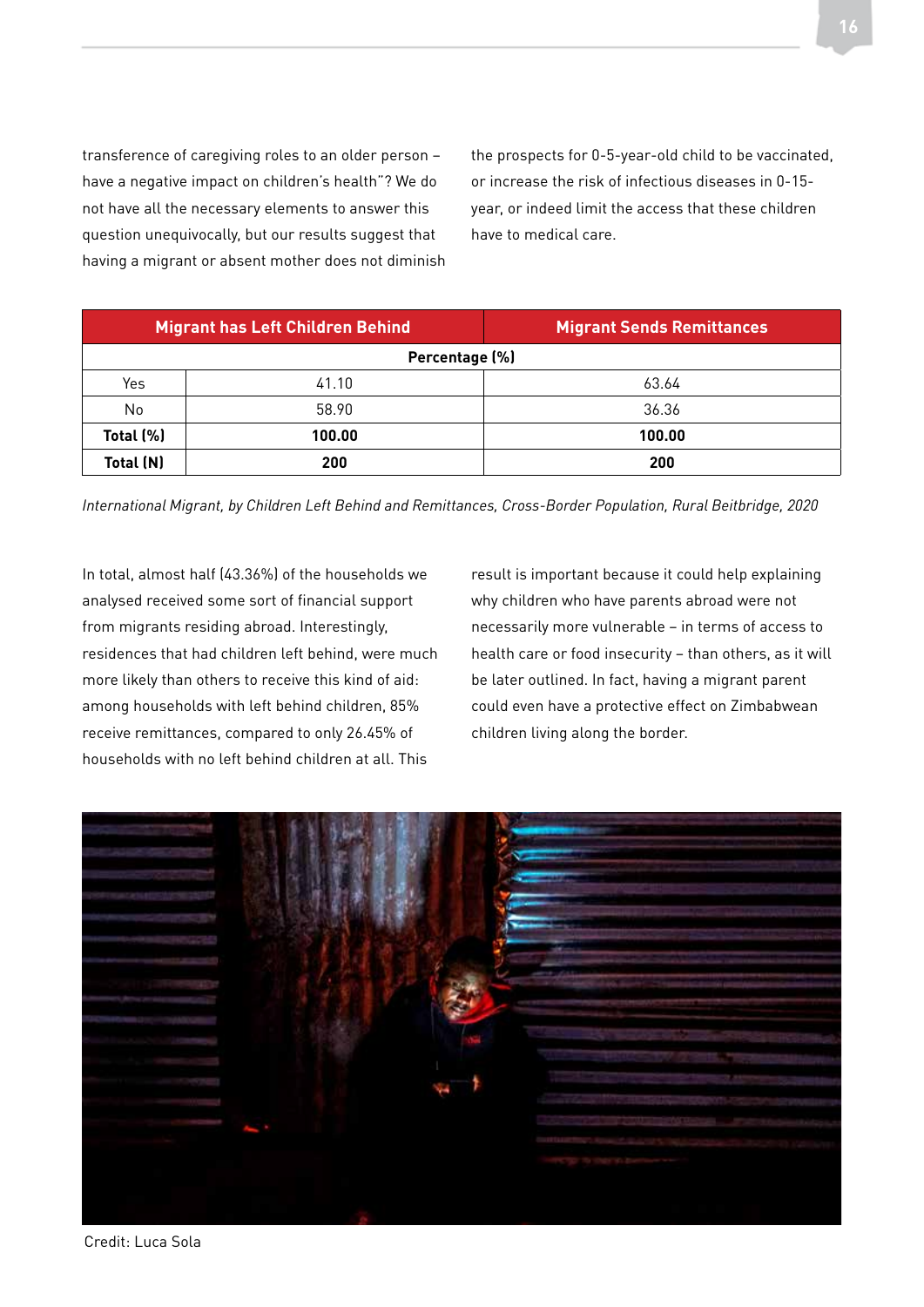#### 4. RECOMMENDATIONS

In light of the finding that vulnerable migrants are waiting nine months on average at Musina for application outcomes, a place of precarious access to social and health services, Doctors Without Borders calls on the government to allow migrants to renew their documentation status online or at their nearest refugee reception office, rather than at their office of

first application, as the policy currently requires.

In the context of the COVID-19 pandemic, the increased mobility across long distances, often in crowded transport, results in significant risks for governments own COVID-19 prevention strategies.

#### SITE SPECIFIC RECOMMENDATIONS

#### *Beitbridge*

- + Increased availability of mental health, family planning and HIV testing services at the Beitbridge Reception Centre, and advertise services in all vernacular languages;
- + Health promotion campaigns needed to increase awareness of STI signs and symptoms among deportees and emphasise the importance of looking for early medical attention in those cases;
- + Provide more options of mid and long-term family planning methods, informing especially unmarried women about its benefits;
- + Increase rapid screening of diabetes and tuberculosis at the reception centre in Beitbridge

#### *Musina*

- Increased access to malaria testing;
- + Improve sanitation at male and female shelters within Musina;
- + Provide legal and mental health services particularly for unaccompanied minors;
- + Clinic signage and health promotion materials in other African languages; translation services at clinics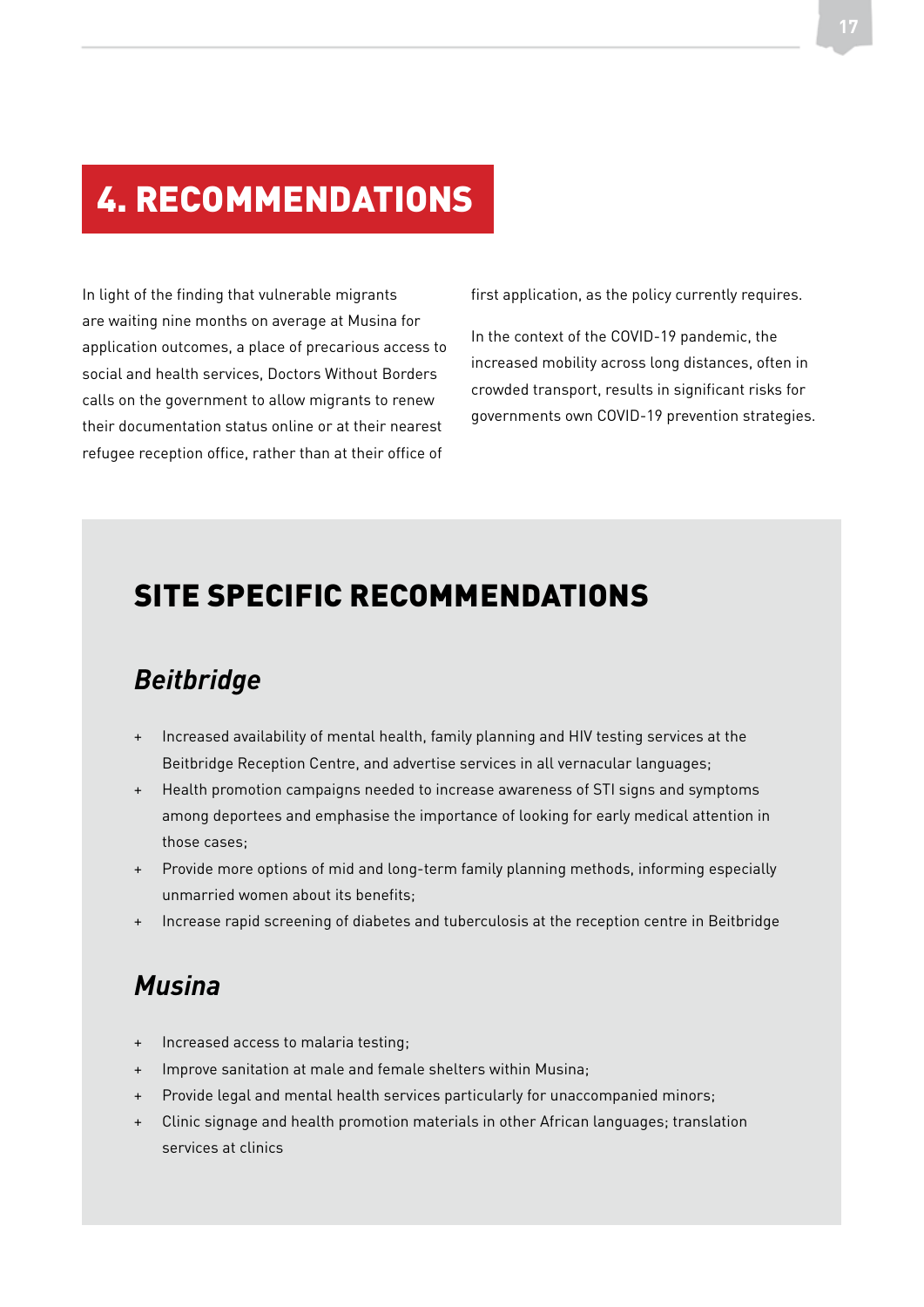#### *South African Detention Centres*

- Increase condom availability at Lindela Repatriation Centre;
- Increase the provision of health assistance to undocumented migrants who are staying in prisons and who should not be denied healthcare on the basis of nationality;
- + Working with authorities as well as other partners, develop a health promotion strategy responding to the high rates of sexual abuse in Lindela to target survivors to receive postassault care either at Lindela or at the reception centre in Zimbabwe;
- Something on police stations?

*"Client stays in Soweto where she was denied access to HIV services. She visited 3 hospitals and turned away as a passport, ID and asylum was demanded."* 

*Notes from deportee database, Beitbridge Reception Centre*